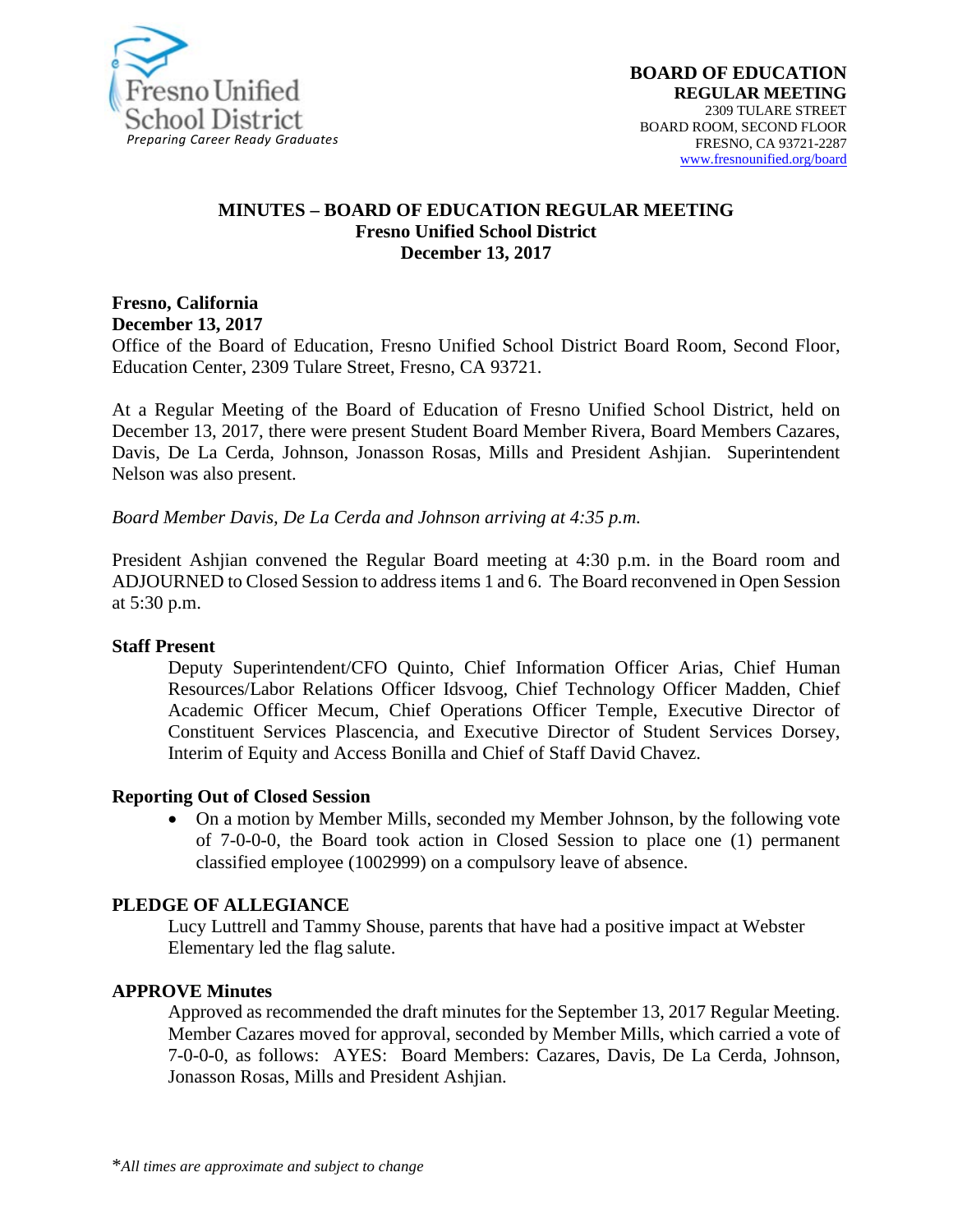### **HEAR Reports from Student Board Representatives**

Student Raymond Ramirez from DeWolf High School shared some recent happenings from DeWolf including the school and other SAB students from other high schools collecting more than 1,000 items as part of the "Be a Santa to a Senior" project, which provides gifts for seniors who are identified as being alone this holiday season. The school's CTE construction class spent last Thursday participating in a community service project by installing solar panels on low income houses in the city of Fresno. Ramirez also thanked DeWolf's principal, Frank Duran, for always believing in students and being supportive. Student Board Representatives Mackenzie Rivera and Keerat Riar shared their positive experiences at the California School Board Association Conference. They appreciate the district's trust in them and valued the new information they took away from the conference including the need to hear more from younger peers. They appreciate the close access they have to board members and feel their voices matter. Also, students from Tenaya Middle School shared with the board the classes and school activities they enjoy participating in and their future plans.

## **HEAR Report from Superintendent**

- Thanked everyone for joining the district for its last board meeting of 2017.
- Thanked community leaders for participating in the Hour of Code with Gaston Middle School students. CoderGirlz used tutorials to teach basic coding to community members and district leaders. Teachers and students across the district took part in Hour of Code as part of Computer Science Education Week. Fresno Unified is committed to inspiring more female students to find careers in STEM – Science Technology Engineering and Math
- McLane ArtVenture Academy unveiled its new exhibit focused on the Japanese Internment. The students not only learned about the Japanese Internment during history classes but then applied what they learned into an art project. The exhibit debuted during ArtHop on December 7 at the "M" Street Art Complex and runs through January.
- Nelson spoke at the Parent University Recognition Reception, which celebrated the hard work of parents over the last year. Family engagement is a key strategy to increasing student achievement -- we're only as strong as our parents. Students have better attendance rates, test scores and more likely to attend college. Since its inception, more than 38,000 parents have participated in courses at Parent University. This is about encouraging parents to become comfortable with the district and engage with their students, teachers and staff. Our entire community has to engage and be involved.
- Nelson thanked everyone for their hard work and commitment to Fresno Unified. He remains hopeful the state appointed fact finding panel will help the district find resolution with our teacher's union. He encouraged all to unplug from work and take time to connect with family and friends. The holiday season can also bring on additional stress so make relaxation and recreation a priority.

## **ORGANIZATION of the Board of Education**

Superintendent Nelson presided at the organizational meeting and accepted nominations for the position of President of the Board of Education. After the President was elected, the President presided and accepted nominations for the Clerk of the Board of Education. The new Board President presided over the Board meeting.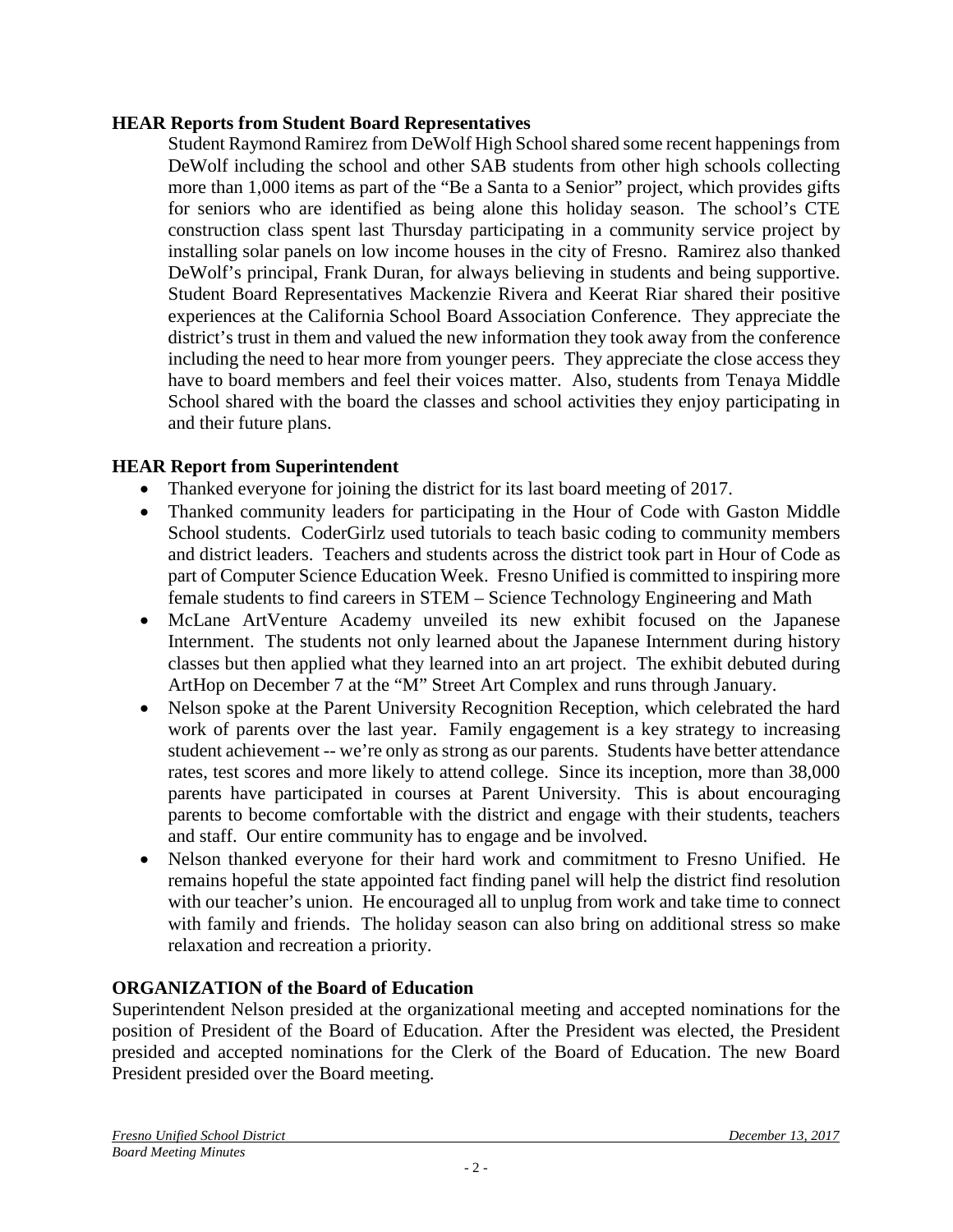### **Board President Nominations:**

Board Member Johnson motioned to nominate Board Member Jonasson Rosas as Board President, seconded by Board Member De La Cerda.

On a Motion by Board Member Davis, seconded by Board Member De La Cerda with a unanimous vote, nominations were closed.

Board Member Jonasson Rosas was elected Board President on a roll call vote of 7-0-0-0 as follows: AYES: Board Member Ashjian, Cazares, Davis, De La Cerda, Johnson, Jonasson Rosas and Mills.

#### **Board Clerk Nominations:**

Board Member De La Cerda motioned to nominate Board Member Davis as Board Clerk, seconded by Board Member Johnson.

On a Motion by Board Member De La Cerda, seconded by Board Member Johnson with a unanimous vote, nominations were closed.

Board Member Davis was elected Board Clerk on a roll call vote of 6-1-0-0 as follows: AYES: Board Member Cazares, Davis, De La Cerda, Johnson, Mills and President Jonasson Rosas. NOES: Board Member Ashjian.

On a motion by Member De La Cerda, seconded by Member Cazares, the consent agenda, exclusive of agenda item: A-3, A-17, and A-18 which were pulled for further discussion, was approved on a roll call vote of 7-0-0-0 as follows: AYES: Board Members: Ashjian, Cazares, Davis, De La Cerda, Johnson, Mills and President Jonasson Rosas.

## **A. CONSENT AGENDA**

- **A-1, APPROVE Personnel List APPROVED**, **as recommended** the Personnel List, Appendix A, as submitted.
- **A-2, ADOPT Findings of Fact and Recommendations of District Administrative Board ADOPTED, as recommended** the Findings of Fact and Recommendations of District Administrative Panels resulting from hearings on expulsion and readmittance cases conducted during the period since the November 15, 2017 Regular Board meeting.
- **A-3, ADOPT Resolution to Approve Fresno County Plan for Providing Educational Services to Expelled Youth**

**PULLED and POSTPONED to a January Board Agenda** a resolution to approve the Fresno County Plan for Providing Educational Services to Expelled Youth. Per Education Code section 48926, in any county where the county superintendent operates a community school, the county superintendent must, in conjunction with the school districts in the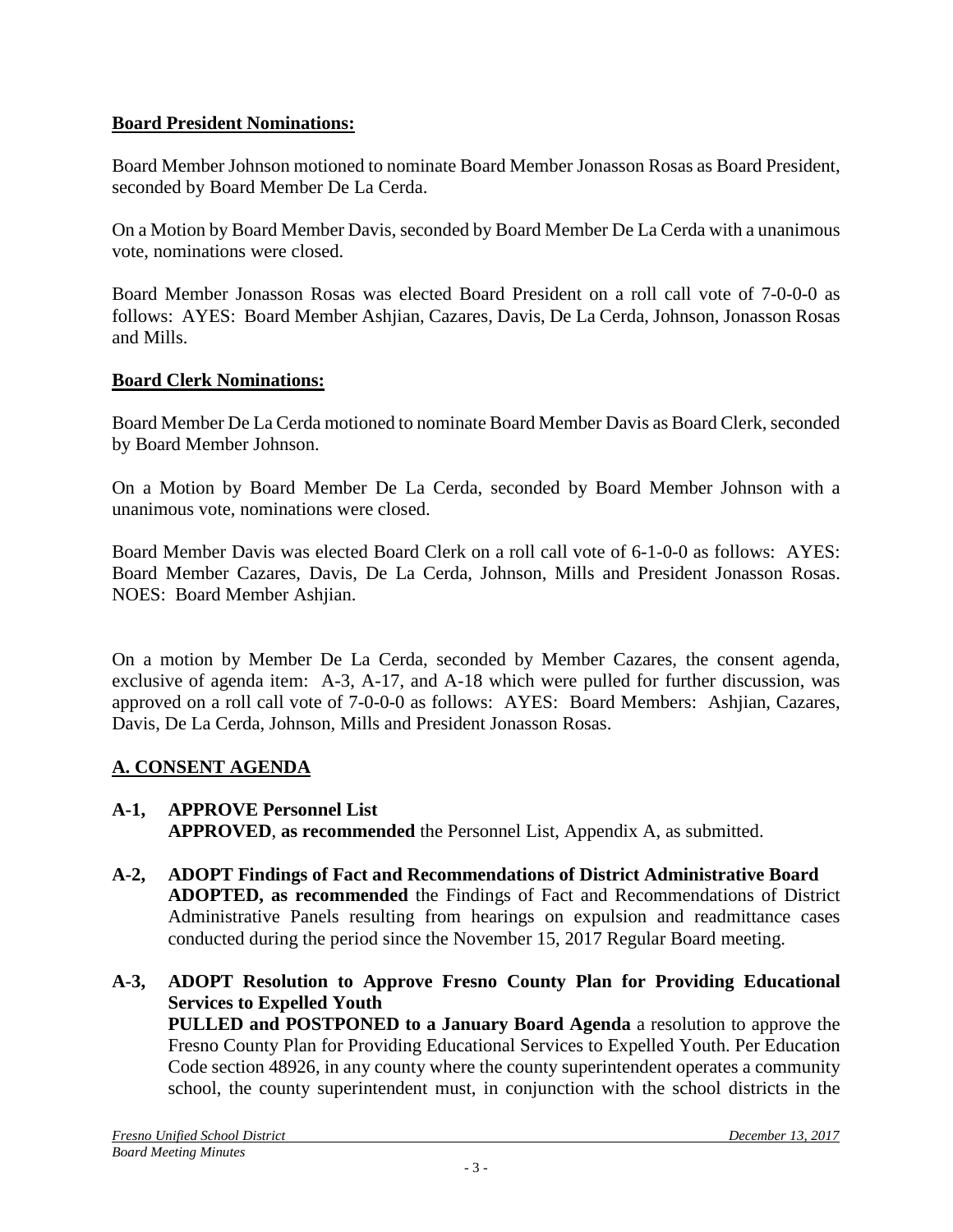county, develop a plan for providing education services to expelled youth. The triennial update of Fresno County's plan is due to the state on June 30, 2018. The plan must be approved by the governing board of each school district in Fresno County and by the Fresno County Board of Education.

For the record, comments/questions were made regarding concerns that the Fresno County Office of Education is serving less and less of our students, clarity on the process and problems we are having expelling our students and having them served by the County of Fresno, a request to table the item to a future agenda, and concerns if the item were to be delayed. Executive Director of Student Services Ambra Dorsey and Assistant Superintendent of Special Education Brian Beck were able to provide clarification. Member Mills motioned for the item to be moved to a future agenda, seconded by Member Ashjian, which carried a 7-0-0-0 vote. AYES: Board Members: Ashjian, Cazares, Davis, De La Cerda, Johnson, Mills and President Jonasson Rosas.

- **A-4, APPROVE Amendment to the Agreement with Marsh & McLennan Agency APPROVED**, **as recommended** an amendment to the agreement with Marsh & McLennan Agency formerly Barney & Barney, to provide health plan consulting services to the Joint Health Management Board (JHMB).
- **A-5, APPROVE Amendment to the Agreement with Envision Pharmaceutical Services APPROVED**, **as recommended** an amendment to the agreement with Envision Pharmaceutical Services related to Prescription Benefit Management (PBM) services. Envision Pharmaceutical Services currently provides PBM services on behalf of the district's active employees, early retirees and their respective eligible dependents.
- **A-6, APPROVE Renewal Agreement with Envision Insurance Company for Retiree Prescription Services (Envision Rx Plus)**

**APPROVED**, **as recommended** a renewal agreement with Envision Insurance Company to provide Medicare eligible retiree prescription benefit services. These services are in alignment with the Joint Health Management Board's (JHMB) established goals and responsibilities for providing high quality health care to active and retired employees.

- **A-7, APPROVE Amendment to the Agreement with Delta Fund Administrators APPROVED**, **as recommended** a renewal amendment to the agreement with Delta Fund Administrators for services related to the district's health plan and operational requirements of the Joint Health Management Board (JHMB).
- **A-8, APPROVE Renewal Agreement with Delta Health Systems (Plush Care/Tele-Health) APPROVED**, **as recommended** a renewal agreement with Delta Health Systems for the tele-health services program. The tele-health services program provides district health plan members with access to same day consultations with licensed physicians 24 hours a day 365 days a year.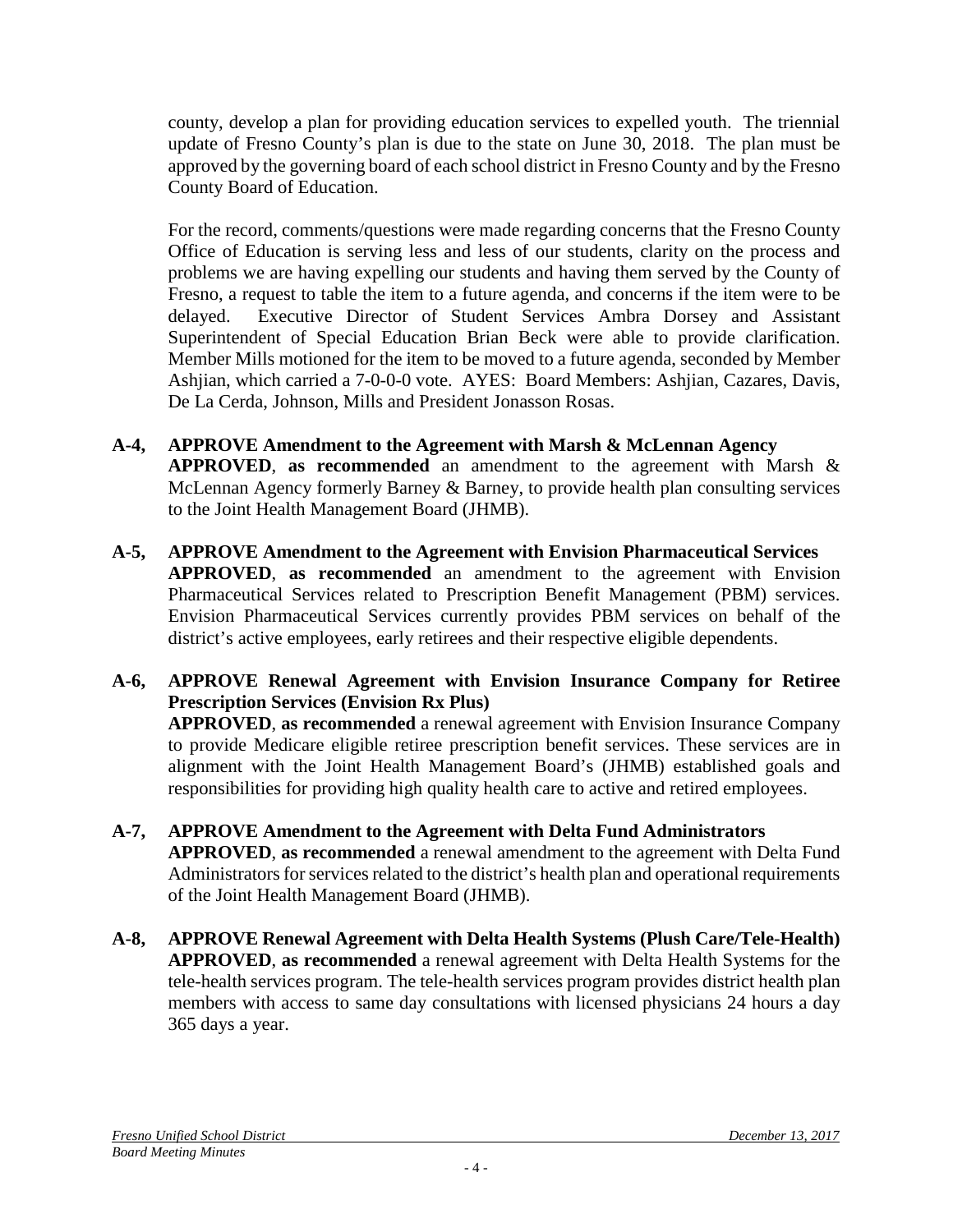## **A-9, APPROVE Agreement with Community Medical Providers for Enhanced Primary Care Services**

**APPROVED**, **as recommended** an agreement with Community Medical Providers (CMP) for the continuation of enhanced primary care services. The services provided under this agreement have generated net savings for the district's Health Fund, as well as improvements in member health outcomes.

### **A-10, APPROVE Renewal Agreement with Claremont Behavioral Services**

**APPROVED**, **as recommended** a renewal agreement with Claremont Behavioral Services for the Employee Assistance Program (EAP). The EAP provides district health plan members with access to services in support of clinical and life management events.

## **A-11, APPROVE Agreement with BridgeHealth Medical, Inc.**

**APPROVED**, **as recommended** an agreement with BridgeHealth Medical, Inc. to provide planned surgery benefit management services to eligible health plan participants. This program will assist members with coordinating select planned non-emergency surgical procedures, utilizing top-rated providers, for less out-of-pocket costs than paid under our existing PPO medical plans.

## **A-12, APPROVE Parental Leave Test Claim Appeal**

**APPROVED**, **as recommended.** Fresno Unified School District filed the Parental Leave Test Claim with the Commission on State Mandates (COSM) requesting reimbursement for the costs related to the recently enacted statute (AB375) requiring school districts to provide certificated K-12 employees that have exhausted their sick leave and accumulated sick leave up to twelve school weeks paid leave due to the birth of the employee's child. The certificated employee's paid leave represents the differential pay if a substitute is employed.

## **A-13, APPROVE Provisional Internship Permits**

**APPROVED**, **as recommended** Provisional Internship Permit (PIP) recommendations to rehire or hire.

#### **A-14, APPROVE Agreement with Fresno City College Establishing an Educational Partner Relationship**

**APPROVED**, **as recommended** a master agreement between Fresno Unified and State Center Community College District, specifically its Fresno City College (FCC) division, to establish a formal partner relationship for the benefit of each organization and the various communities served. The purpose of the partner relationship is to encourage and support positive outcomes such as expanded cultural, recreational, educational, athletic and community health resources and opportunities, by leveraging joint resources for collective impact. The master agreement sets shared foundational expectations for the partner relationship; specific programs and priorities that would benefit from Fresno Unified-FCC partnership will be formalized via addendum to the master agreement. Examples of joint opportunities to be addressed by addendum include Design Science Middle College High School facilities on the FCC campus, joint use of athletic facilities including Ratcliffe Stadium, and sharing of data and educational resources.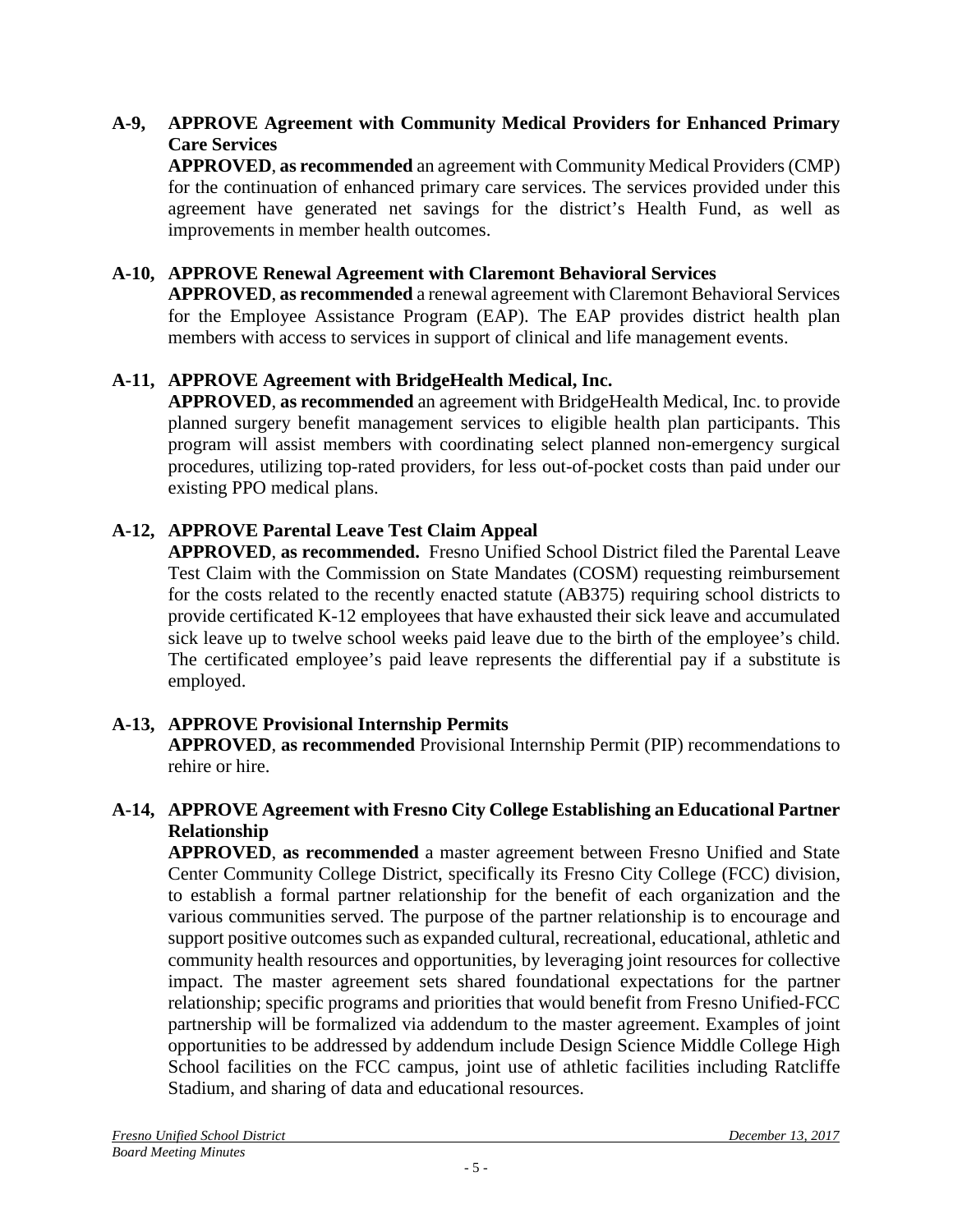**A-15, APPROVE Award of Bid 18-05, McLane High School Bioretention Basin Project APPROVED**, **as recommended** Bid 18-05, to install permeable pavers and construct bioretention basin to redirect storm water runoff at the southeast corner of the McLane High School parking lot. On February 10, 2016, the Board adopted resolution 15-03 to approve a grant award for the Drought Response Outreach Program for Schools (DROPS) funded by the State Water Resources Control Board. This storm water pollution diversion project is the improvement for which the grant was awarded. The DROPS program focuses on projects that reduce storm water pollution and provide multiple benefits including water conservation, water supply augmentation, energy savings, and increased awareness of water resource sustainability.

Staff recommended rejecting the bid from Bush Engineering, Inc. due to a prohibited conflict of interest and awarding to the lowest responsive, responsible bidder:

Don Berry Construction, Inc. (Selma, California) \$528,715

**A-16, APPROVE Award of Bid 18-06 Sections A-F: Playground Equipment Installation for Columbia, Edison-Bethune, Jefferson, Kirk, Lane and Storey Elementary Schools APPROVED**, **as recommended** Bid 18-06 Sections A-F, for installation of playground equipment at Columbia, Edison-Bethune, Jefferson, Kirk, Lane and Storey Elementary Schools. The existing playground equipment is 12-20 years old, frequent repairs are required, and replacement parts are difficult to obtain. For Lane, the equipment is designed for students with disabilities. The total cost of the playground project (equipment and materials) is \$755,037. The equipment and materials (\$386,741) will be provided by the district utilizing previously approved contracts. Only the bids for installation (\$368,296) are recommended for approval. Staff recommended relieving Serna Construction, Inc. of their bids due to clerical errors, and awarding to the lowest responsive, responsible bidders:

Sections A, B, D, F Siotos Construction, Inc. (Fresno, California) \$248,556 Sections C, E Steve Dovali Construction, Inc. (Fresno, California) \$119,740

**A-17, APPROVE Award of Bid 18-09, Construction of New Classroom Buildings and Modernization of Administration Building for Slater Elementary School APPROVED**, **as recommended** information on Bid 18-09, to construct two eightclassroom buildings and a four-classroom kindergarten building, modernize the administration building, and provide site accessibility improvements for Slater Elementary School. The project also includes upgrading the fire alarm, electrical and storm water systems, modifying the playground layout, and improving parking and loading zone areas.

Staff recommended award to the lowest responsive, responsible bidder:

Davis Moreno Construction, Inc. (Fresno, California) \$12,771,000

# **Prior to the vote Board Member Ashjian made the following statement:**

*"Davis Moreno Construction is the vendor identified in Agenda Items A-17 and A-28. I have been a subcontractor for Davis Moreno on construction projects not involving Fresno*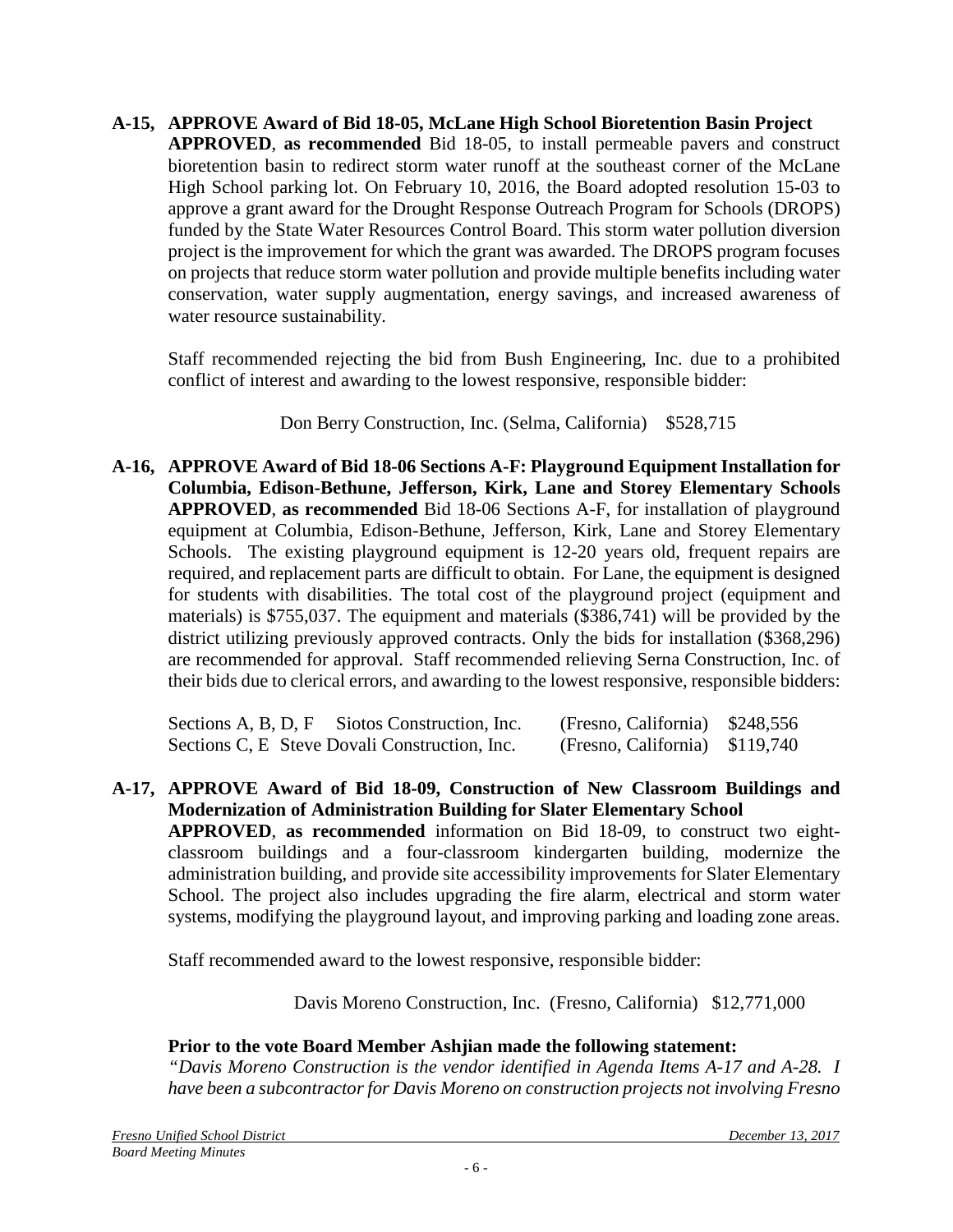*Unified so I have a conflict as a result of my indirect financial interest in the bids this vendor submits to FUSD. However, because I began providing services to Davis Moreno Construction more than 5 years prior to my election to this Board, my conflict is remote and therefore, I am abstaining from this vote pursuant to Board Bylaw 9270."*

### **Public Comment:**

**Andrew Fabela** – Spoke about concerns of the modernization of the administration building at Slater Elementary School. The administration building recently was updated and does not need modernization.

Chief of Operations Karin Temple provided clarity to Mr. Fabela's concerns.

For the record, comments/questions were made regarding concerns with subcontractors, and clarity with what is in our control and what isn't. Chief of Operations Karin Temple and Executive Director of Purchasing Paul Rosencrans were able to provide clarification. Member Mills moved for approval, seconded by Member Ashjian, which carried a 6-0-1- 0 vote. AYES: Board Members: Cazares, Davis, De La Cerda, Johnson, Mills and President Jonasson Rosas. ABSTENTIONS: Board Member Ashjian.

### **A-18, APPROVE Award of Bid 18-10, Construction of Classroom Building for Figarden Elementary School**

**APPROVED**, **as recommended** information on Bid 18-10, to construct the third of three new classroom buildings for Figarden Elementary School. The project includes an eightclassroom building and associated site work.

Staff recommends award to the lowest responsive, responsible bidder:

BVI Construction, Inc. (Selma, California) \$3,612,000

#### **A-19, APPROVE Award of Request for Proposals 18-11, US Department of Agriculture Commodity Processed Turkey and Cheese Products**

**APPROVED**, **as recommended** information on Request for Proposals (RFP) 18-11, to establish contract pricing for commodity processed turkey and cheese products such as chunked turkey breast and cheese dip cups served by the district in the National School Lunch Program and Breakfast Program.

This is a line item award. Staff recommends award to the lowest responsive, responsible bidders:

> Bongards (Bongards, Minnesota) \$ 90,210 Jennie-O Turkey Store (Willmar, Minnesota) \$173,160

#### **A-20, APPROVE Grant of Easement and Agreement for an Underground Pipeline Easement at Greenberg Elementary School APPROVED**, **as recommended** a Grant of Easement and Agreement to provide Kings

Canyon Affordable Housing, LP (KCAH) an underground pipeline easement under a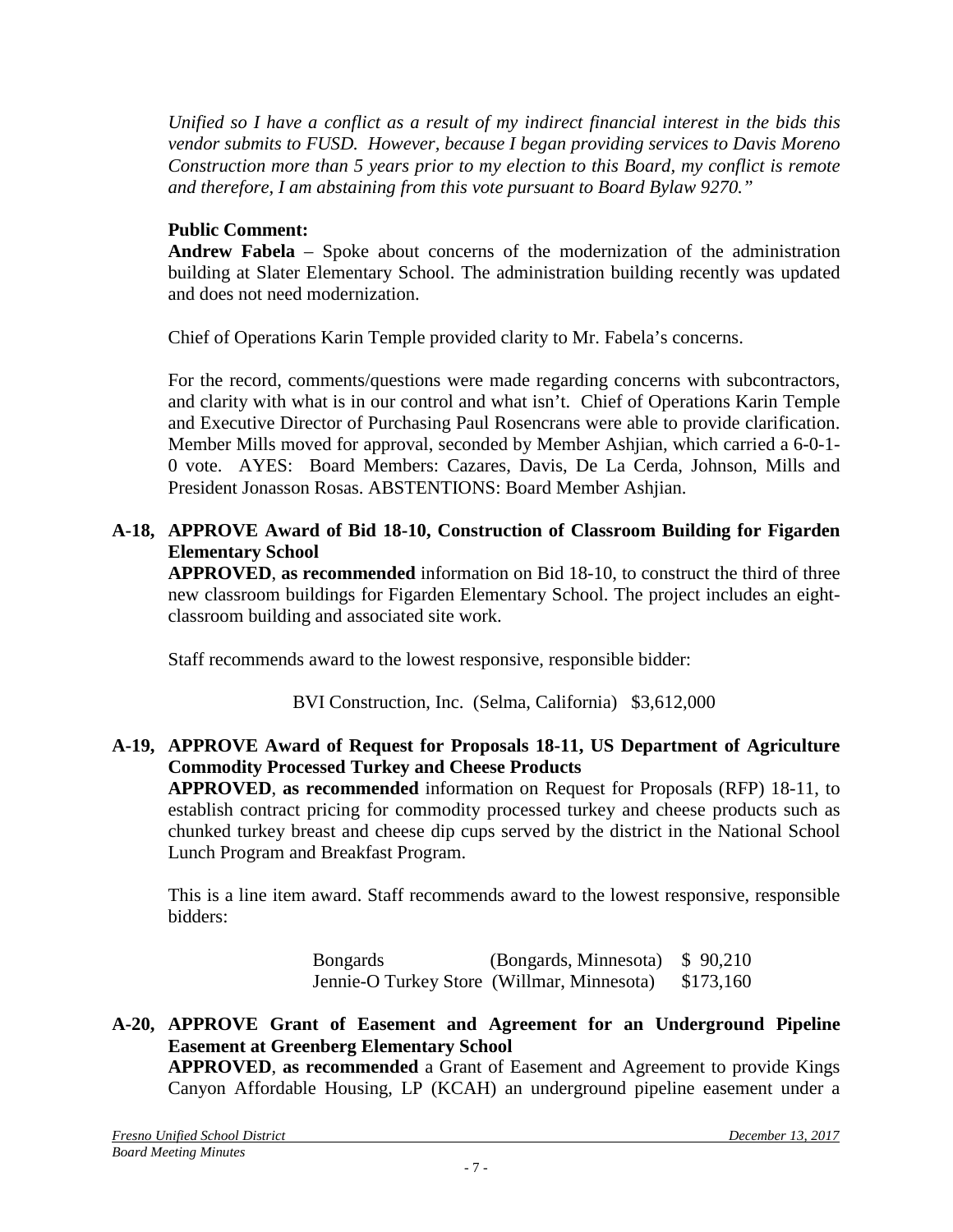portion of the parking lot at Greenberg Elementary School. KCAH owns the parcel adjacent to Greenberg and is requesting the easement for installation of an underground storm water drainage pipeline to serve a new housing development. All engineering, operational, maintenance, repair and legal costs related to the pipeline's installation and use are the responsibility of KCAH. The Grant of Easement and Agreement contains an indemnity provision to protect Fresno Unified against any possible losses or claims.

## **A-21, APPROVE Award of Bid E20005, Wide Area Network Services Dark Fiber and Lit Fiber Options**

**PULLED FROM THE AGENDA. NO ACTION WAS TAKEN ON** Bid E20005, for Wide Area Network (WAN) connections. The request for bids was lawfully advertised on July 6, 2017 and July 13, 2017. Notifications were sent to 23 vendors, and the district received four responses. Bids were opened on August 15, 2017.

Staff recommends award to the lowest responsive, responsible bidder:

Conterra Ultra Broadband LLC. (Charlotte, North Carolina) \$8,531,446

## **A-22, DENY Claim #17-0927-0339**

**DENIED, as recommended** a Claim for Damages by Candace Smith, case #17-0927-0339 and the matter referred to the district's Director of Benefits and Risk Management for further handling.

## **A-23, DENY Claim #17-0517-0345**

**DENIED, as recommended** a Claim for Damages by a Minor, case #17-0517-0345. and the matter referred to the district's Director of Benefits and Risk Management for further handling.

## **A-24, DENY Claim #GL17-0516-34**

**DENIED, as recommended** a Claim for Damages by a Minor, case #GL17-0516-34. and the matter referred to the district's Director of Benefits and Risk Management for further handling.

**A-25, RATIFY Grant Funds from First 5 Fresno County: Unified Framework for Success – Developing an Integrated Approach to Early Childhood System of Care RATIFIED, as recommended** a grant application to and acceptance of an award from First 5 Fresno County: Unified Framework for Success – Developing an Integrated Approach to Early Childhood System of Care in the amount of \$500,000 for a period of 24 months.

#### **A-26, RATIFY Grant Funds from the California Commission on Teacher Credentialing – Classified School Employee Credentialing Program**

**RATIFIED, as recommended** a grant application to and acceptance of an award from the California Commission on Teacher Credentialing – California Classified School Employee Credentialing Program (CSECP). CSECP funds support eligible district classified staff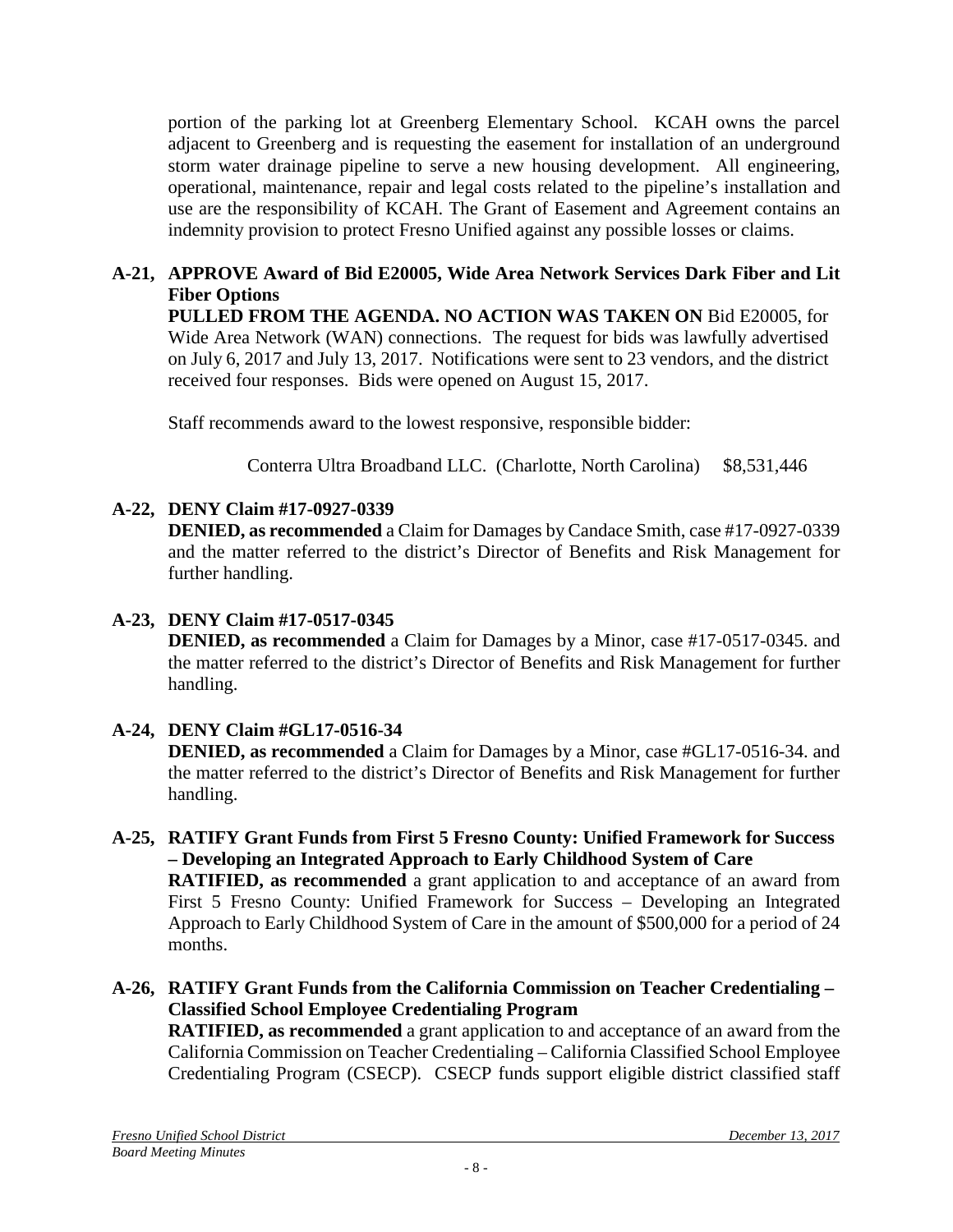who desire to complete their bachelor's degree and obtain teaching credentials to serve in Fresno Unified K-12 classrooms.

- **A-27, RATIFY Article 20 Waivers for Various Schools for the 2017/18 School Year RATIFIED, as recommended** letters received from the Fresno Teachers Association approving the requests from four schools to waive Article 20 of the collective bargaining agreement.
- **A-28, RATIFY Change Orders for the Projects Listed Below RATIFIED, as recommended** information on Change Orders for the following projects:
	- Bid 17-27R, Section A, Roosevelt High School Tennis Courts Improvements Rebid Change Order 1: \$112,883
	- Bid 17-39, 2017 Summer Portable Relocation and Infrastructure Change Order 1 (Roeding): \$47,937

## **Prior to the vote Board Member Ashjian made the following statement:**

*"Davis Moreno Construction is the vendor identified in Agenda Items A-17 and A-28. I have been a subcontractor for Davis Moreno on construction projects not involving Fresno Unified so I have a conflict as a result of my indirect financial interest in the bids this vendor submits to FUSD. However, because I began providing services to Davis Moreno Construction more than 5 years prior to my election to this Board, my conflict is remote and therefore, I am abstaining from this vote pursuant to Board Bylaw 9270."*

For the record, there were no comments/questions made. Member De La Cerda moved for approval, seconded by Member Davis, which carried a 6-0-1-0 vote. AYES: Board Members: Cazares, Davis, De La Cerda, Johnson, Mills and President Jonasson Rosas. ABSTENTIONS: Board Member Ashjian.

## **END OF CONSENT AGENDA**

## **UNSCHEDULED ORAL COMMUNICATIONS**

**Vincent Mendes** – Spoke about concerns of the potential teacher strike, actions that he will take with his children if a strike occurs, and requests of other parents to do the same. Money spent on advertising should be put to better use.

**Bishop Westbrooks** – Thanked Trustee Ashjian and the Board of Education for opening his eyes. Has learned a lot in the last few months about Fresno Unified School District and is working on creating a parent group to address issues within his area.

**Mark Scoffield** – Thanked Board Member Ashjian for drawing him into conversions regarding Fresno Unified School District and thanked him for his courage. Would like to become more involved to help the young men and women in our community to reach their full potential.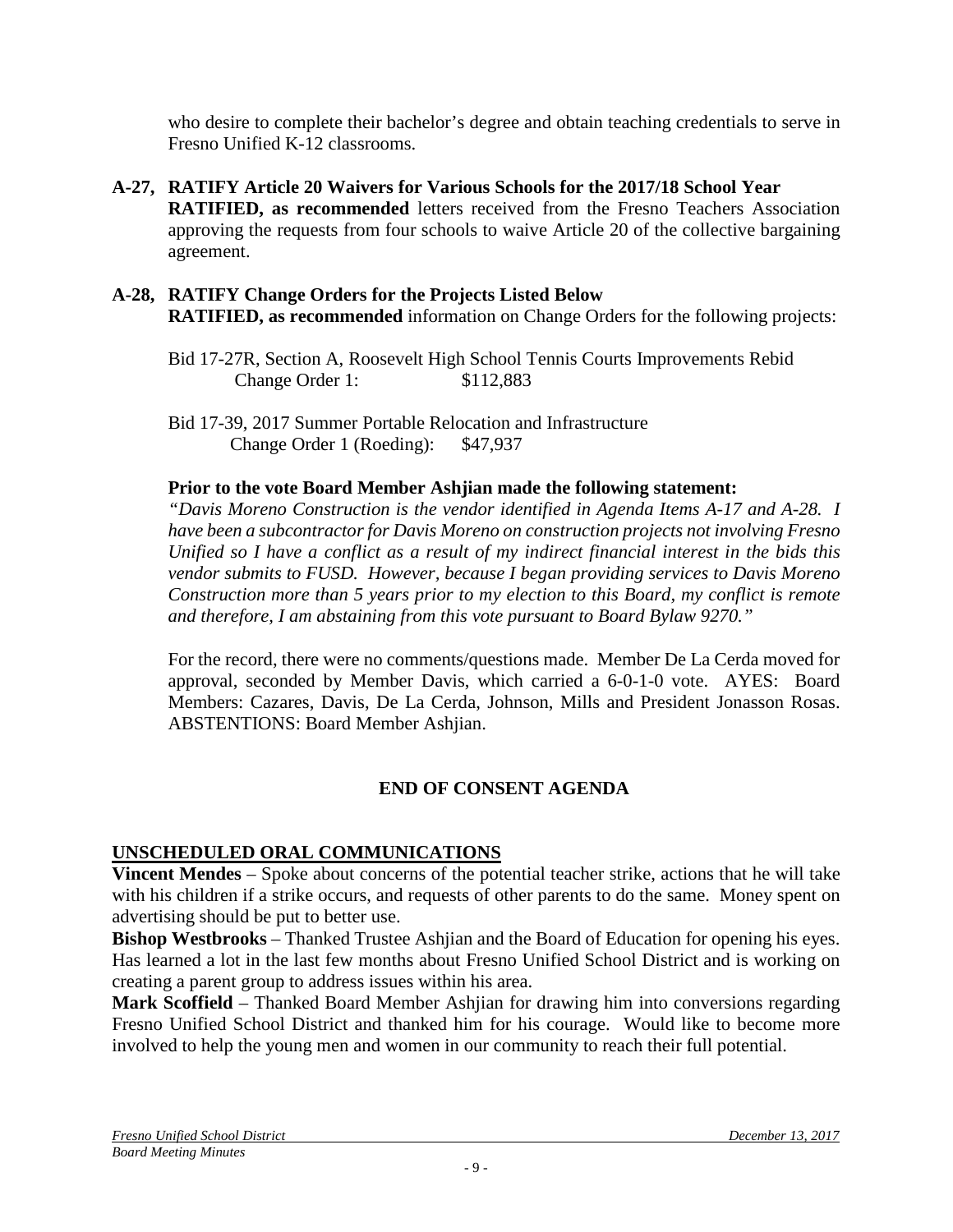## **B. CONFERENCE/DISCUSSION AGENDA**

**Agenda Item B-29, Opportunity for Public Discussion and Adopt the Fresno Unified School District Proposal to California School Employees Association (CSEA) and its Fresno Food Services Unit Chapter 143 for Re-Opener Negotiations for the 2017/18 School Year.** In accordance with Government Code 3547, all initial proposals of the public school employers shall be presented at a public meeting of the public school employer, and thereafter shall be public record.

Presentation by Chief of Human Resources and Labor Relations Paul Idsvoog

An opportunity was provided to hear questions/concerns from members of the Board and staff was available to respond.

For the record, there were no comments/questions made. Member Mills moved for approval, seconded by Member De La Cerda, which carried a 7-0-0-0 vote. AYES: Board Members: Ashjian, Cazares, Davis, De La Cerda, Johnson, Mills and President Jonasson Rosas.

#### **Agenda Item B-30, Opportunity for Public Discussion on the California School Employees Association (CSEA) and its Fresno Food Services Unit Chapter 143 Proposal to Fresno Unified School District for Re-Opener Negotiations for the 2017/18 School Year**

In accordance with Government Code 3547, all initial proposals of the public school employers shall be presented at a public meeting of the public school employer, and thereafter shall be public record.

Presentation by Chief of Human Resources and Labor Relations Paul Idsvoog

An opportunity was provided to hear questions/concerns from members of the Board and staff was available to respond.

For the record, there were no comments/questions made. There is no action on this item.

**Agenda Item B-31, Opportunity for Public Disclosure and Ratification of the 2016-2019 Negotiated Collective Bargaining Agreement between Fresno Unified School District and Fresno Area Substitute Teachers Association (FASTA)/SEIU Local 521**

In accordance with Government Code 3547.5, all major provisions of collective bargaining agreements are to be presented at a public meeting of the public school employer before the employer enters into written agreement with an exclusive representative.

Presentation by Chief of Human Resources and Labor Relations Paul Idsvoog

An opportunity was provided to hear questions/concerns from members of the Board and staff was available to respond.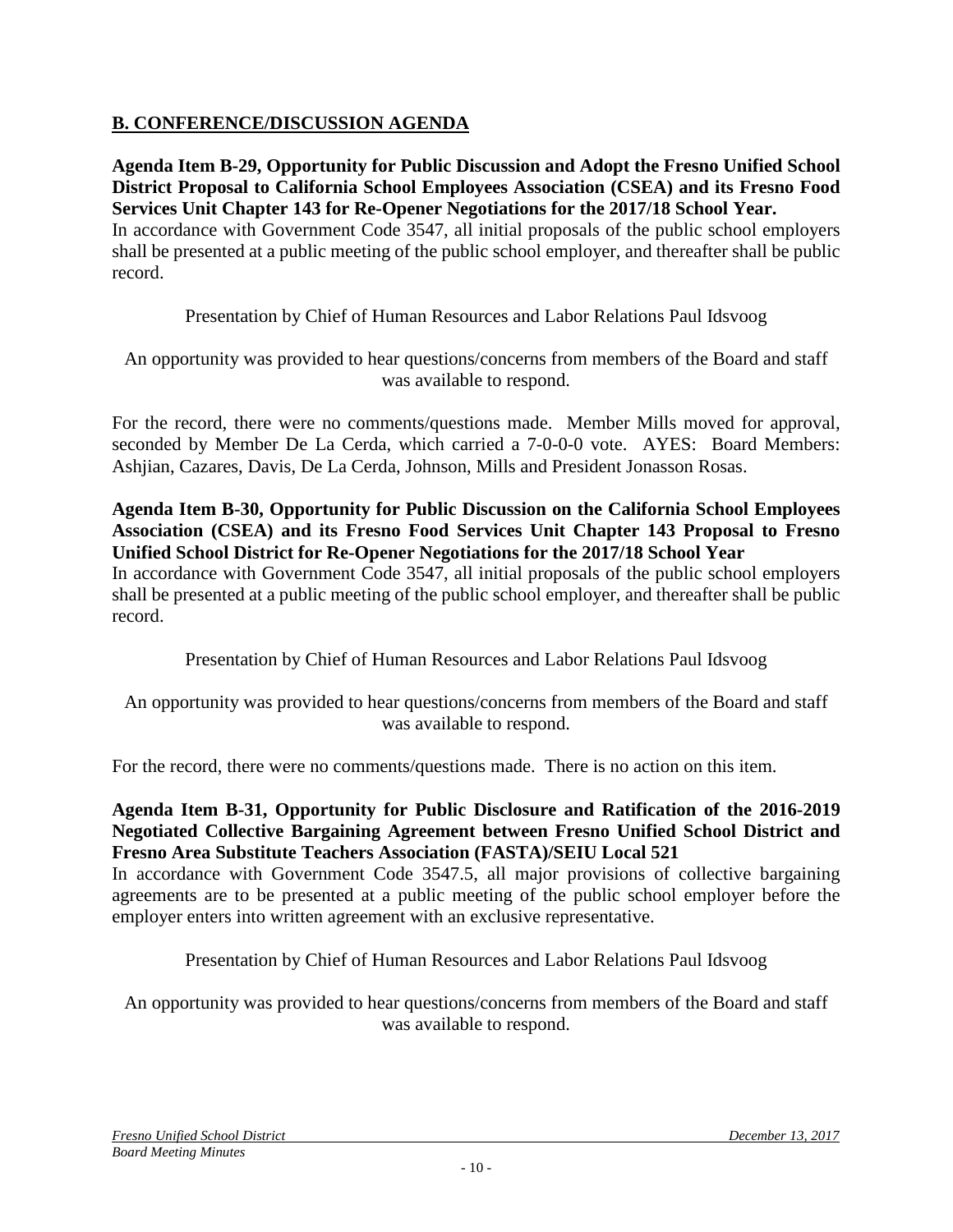For the record, there were no comments/questions made. Member Mills moved for approval, seconded by Member Cazares, which carried a 7-0-0-0 vote. AYES: Board Members: Ashjian, Cazares, Davis, De La Cerda, Johnson, Mills and President Jonasson Rosas.

## **Agenda Item B-32, Discuss and Approve the 2016/17 Audited Financial Statements Prepared by Crowe Horwath, LLP**

Received by Board Members is the Annual Financial Audit Report as prepared by our external auditors, Crowe Horwath, LLP. The audit report has been completed for submission to the State Department of Education. Each year the district is required to have its financial statements audited by an independent accounting firm. Fresno Unified School District has received an "Unmodified Opinion" for the 2016/17 Audit, which is the best opinion that can be issued.

Presentation by Deputy Superintendent/CFO Ruth F. Quinto and Jeff Jensen with Crowe Horwath, LLP

An opportunity was provided to hear questions/concerns from members of the Board and staff was available to respond.

For the record, comments/questions made regarding clarity on the uncorrected misstatements, the associated student body finding and confirmation that the district does have a process in place for fundraising, what would the districts net position be next year, how do we compare to other districts, borrowing rates, and what steps could we take to mitigate any potential impacts. Member Ashjian moved for approval, seconded by Member Mills, which carried a 7-0-0-0 vote. AYES: Board Members: Ashjian, Cazares, Davis, De La Cerda, Johnson, Mills and President Jonasson Rosas.

## **Agenda Item B-33, Discuss and Approve the 2017/18 First Interim Financial Report with a Positive Certification**

California school districts are required to approve interim financial reports twice each fiscal year. Fresno Unified School District's 2017/18 First Interim Financial Report is presented for approval and reflects a positive certification of the district's financial condition. The report is based on the October 31, 2017 year-to-date revenue and expenditures as required by state law.

Presentation by Deputy Superintendent/CFO Ruth F. Quinto

An opportunity was provided to hear questions/concerns from members of the Board and staff was available to respond.

For the record, comments/questions made regarding how conservative or liberal the projections were for future years, the expenses that are moving along with the revenues is it because they are moving into the next year or because are they expenses we are committed to for the next year, unequivocally we are offering a 90/10 plan to our employees, reducing the out-of-pocket costs and with no additional premiums, what is the annual amount we contribute to STRS and PERS per employee, review of districts contributions to STRS and PERS for futures years, how will the additional money that we will be receiving be spent, a suggestion to ensure that we are reaching out to staff prior to making decisions on removal/additions to space at school sites, thanked Santino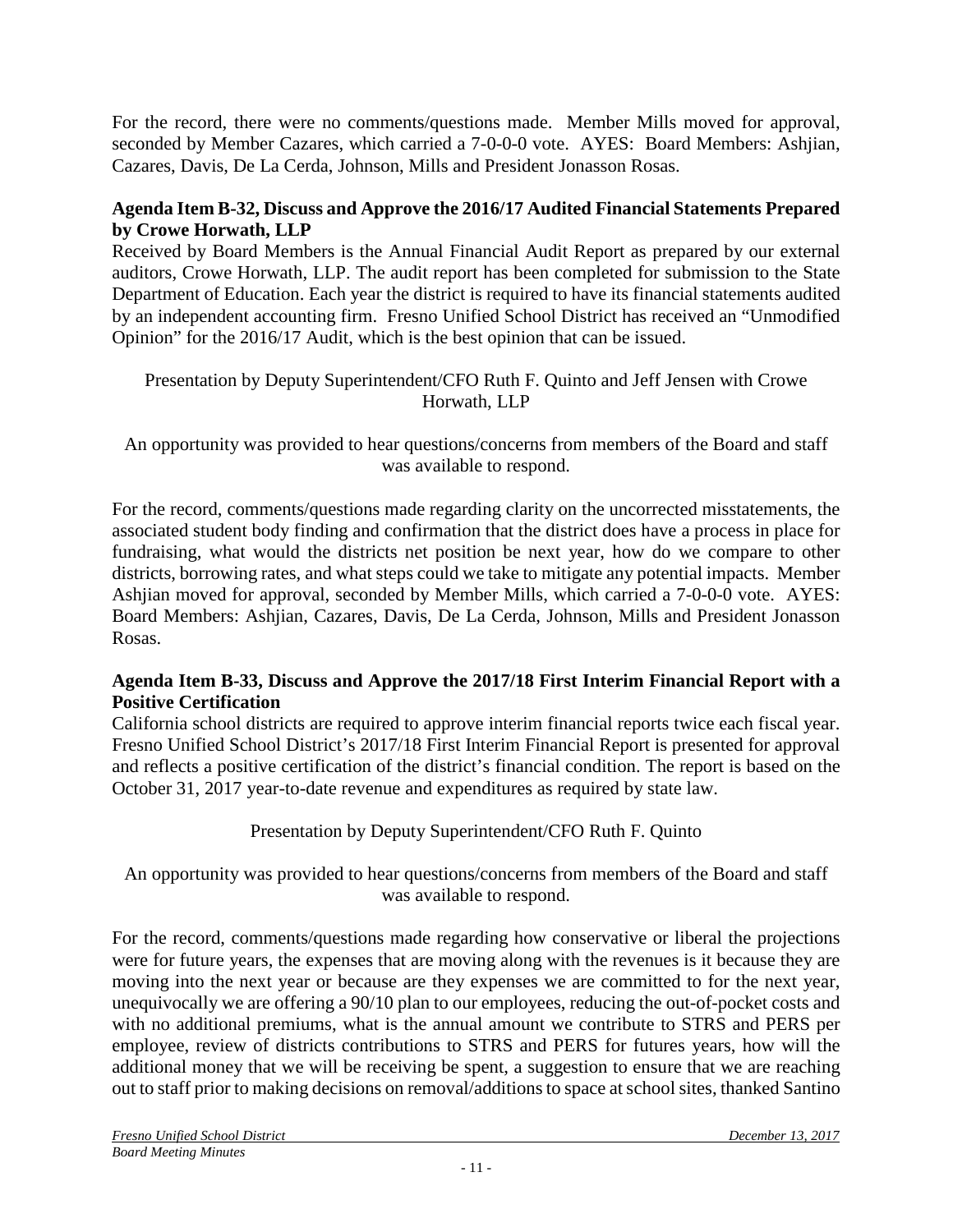Danisi, Kim Kelstrom, Ruth Quinto and staff, what are we doing to increase our reserve levels, a request to have information broken down regarding STRS and PERS next time there is a report out, what do we define as an average employee/teacher, under One-Time funds for 2018/19 and 2019/20 why does is show zero, clarity on Saturday School and revenue, and an explanation of current year expenses related to Special Education private placement. Member De La Cerda moved for approval, seconded by Member Ashjian, which carried a 7-0-0-0 vote. AYES: Board Members: Ashjian, Cazares, Davis, De La Cerda, Johnson, Mills and President Jonasson Rosas.

**Agenda Item B-34, Present and Discuss 2016/17 Measure Q and Measure X Annual Report** The Measure Q and Measure X Annual Report for the period July 1, 2016 – June 30, 2017 was presented on behalf of the Citizens' Bond Oversight Committee (CBOC). The duties of the CBOC are to review the quarterly bond expenditure reports produced by the district, and present an annual report to the public indicating the district's compliance with the State Constitution. To perform the duty of reporting on Constitutional compliance, the CBOC receives and reviews the required annual, independent performance and financial audits conducted by the district's independent accountant, as well as quarterly audits that exceed State requirements. The annual audits were received and reviewed by the CBOC on November 8, 2017. There were no audit findings.

Presentation by Chief of Operations Karin Temple

An opportunity was provided to hear questions/concerns from members of the Board and staff was available to respond.

For the record, comments/questions made regarding the nomination form for appointing an individual to the Citizen's Bond Oversight Committee, a suggestion to move the date in receiving the annual report, thanked staff and committee for their diligence, when will the second facilities meeting at Edison take place, and concerns about the grounds at Edison High School and Lincoln Elementary requests that are not being fulfilled. Chief of Operations Karin Temple was able to provide clarification No action was required on this item.

**Agenda Item B-35, Conduct Public Hearing Regarding Energy Service Contracts Being in the Best Interest of Fresno Unified School District and Adopt Resolution 17-11 Approving Energy Service Contracts with FFP BTM Solar, LLC (ForeFront Power) for Development of Solar Energy Projects at Comprehensive High Schools and Brawley Service Center, Pursuant to Government Code Section 4217.12; Approving Piggyback of School Project for Utility Rate Reduction (SPURR) Contract for Solar Energy Services; and Finding Such Contracts to be in the Best Interest of Fresno Unified School District.**

**Public Hearing held and adoption of Resolution 17-11** to 1) approve Energy Service Contracts with ForeFront Power, 2) approve piggyback of the SPURR contract for solar energy services, and 3) make the finding that such agreements are in Fresno Unified's best interest. ForeFont Power will finance, design, permit, construct, own, operate and maintain solar power and energy storage facilities for the district's comprehensive high schools and Brawley Service Center including parking lot solar shade structures with LED lighting, battery storage units, and electric vehicle charging stations. Utility cost savings to the district are estimated at \$28 million over 20 years.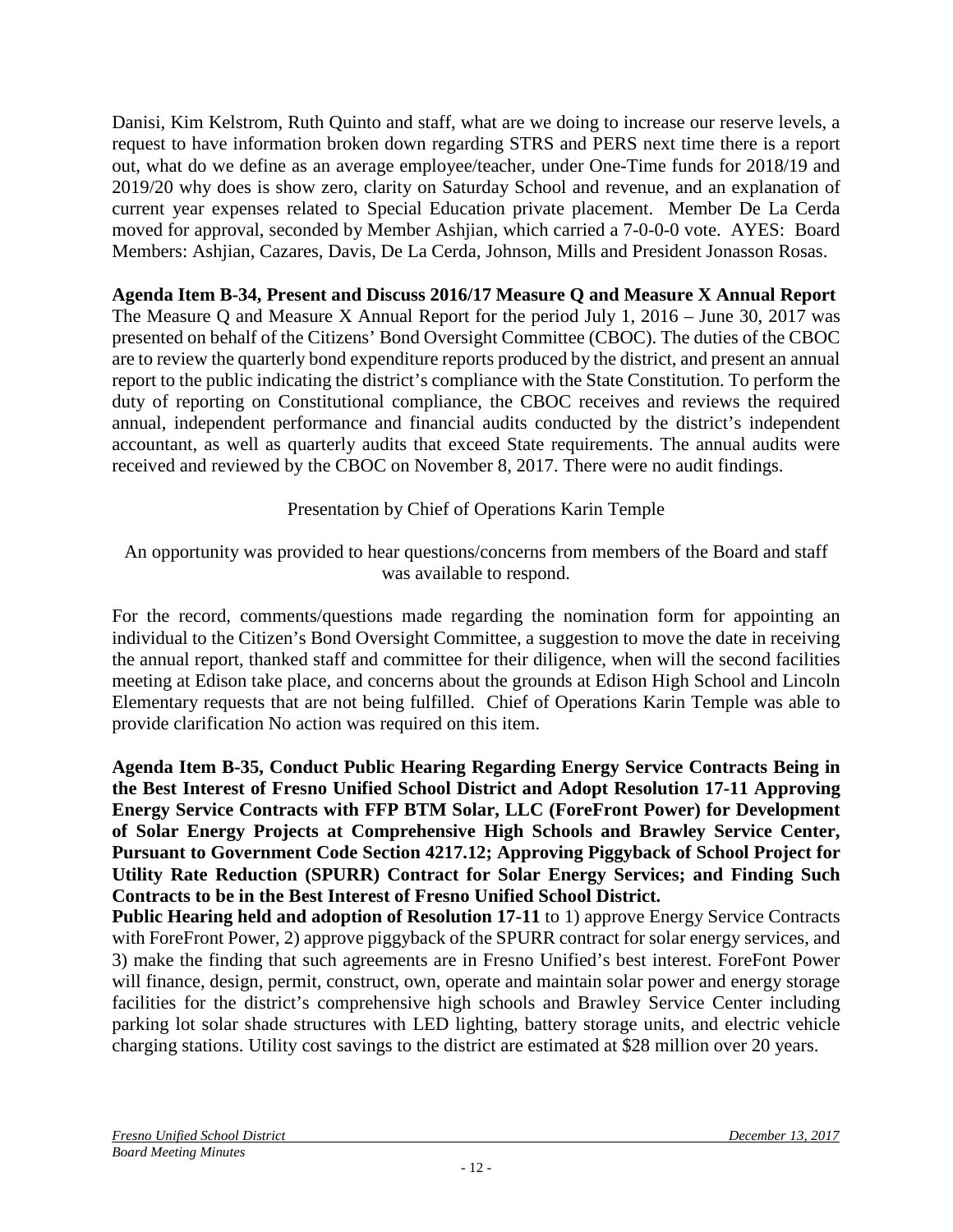### Presentation by Chief of Operations Karin Temple

An opportunity was provided to hear questions/concerns from members of the Board and staff was available to respond.

#### **Public Comment**:

**Beverly Velasquez** – Made a recommendation that the Board take a second look at the procurement process that led to the selection of SPURR as their consultant and ForeFront as the solar provider. Feels that money could be saved by selecting another provider. Also noted a possible conflict of interest with a staff member being on the board of directors for SPURR. **Andrew Fabela** – Had concerns that the district has made a decision to rent solar panels instead of owning them.

For the record, comments/questions made regarding the minimal feedback from site leaders, who will absorb the actual cost of construction and installation, was the reflection of the solar panels taken into consideration, who provides the permits for the building of the solar panels, who is the staff member that sits on the SPURR board, is anyone from the district connected to ForeFront, owning solar and tax credits, existing landscape and the installation of the solar panels, security cameras and the proposal, the cost of adding additional security cameras, the option of owning in future years, Fresno Unified as a leader in clean energy in the valley, explanation of the K-12 curricular component, a possible apprenticeship and a CTE opportunity, electrical car hookups, lighting, what is the buyout at six years, what will it cost ForeFront to build this project, will panels at Edison be a problem with the Chandler Airport, would like to see an education program like the one the district has with PG&E, would we charge people to use the charging stations, explanation of the procurement process for this project, do we plan to do any additional community outreach to get their input, safety concerns, local benefits and jobs, are you subject to prevailing wages, and are you a union contractor. Chief of Operations Karin Temple and staff were able to provide clarification. Member Ashjian moved for approval, seconded by Member Mills, which carried a 7-0-0-0 vote. AYES: Board Members: Ashjian, Cazares, Davis, De La Cerda, Johnson, Mills and President Jonasson Rosas.

#### **Agenda Item B-36, Discuss and Approve Appointment of Board Member Representative and Alternate Voting Representative for Fresno County Committee on School District Organization Elections**

California Education Code section 35023 states the governing board of each school district of every kind or class shall annually at its initial meeting select one of its members as its representative who shall have one vote for each member to be elected to the county committee provided by Article 1 (commencing with Section 4000) of Chapter 1 of Part 3. The role of your voting representative is to attend the Fresno County School Trustees' Association dinner meeting in October and vote, on behalf of the district, for persons seeking election to the FCCSDO. The failure of your designated voting representative or the designated alternate to attend the meeting will prevent the district from participating in the election.

#### Presentation by Board President

An opportunity was provided to hear questions/concerns from members of the Board.